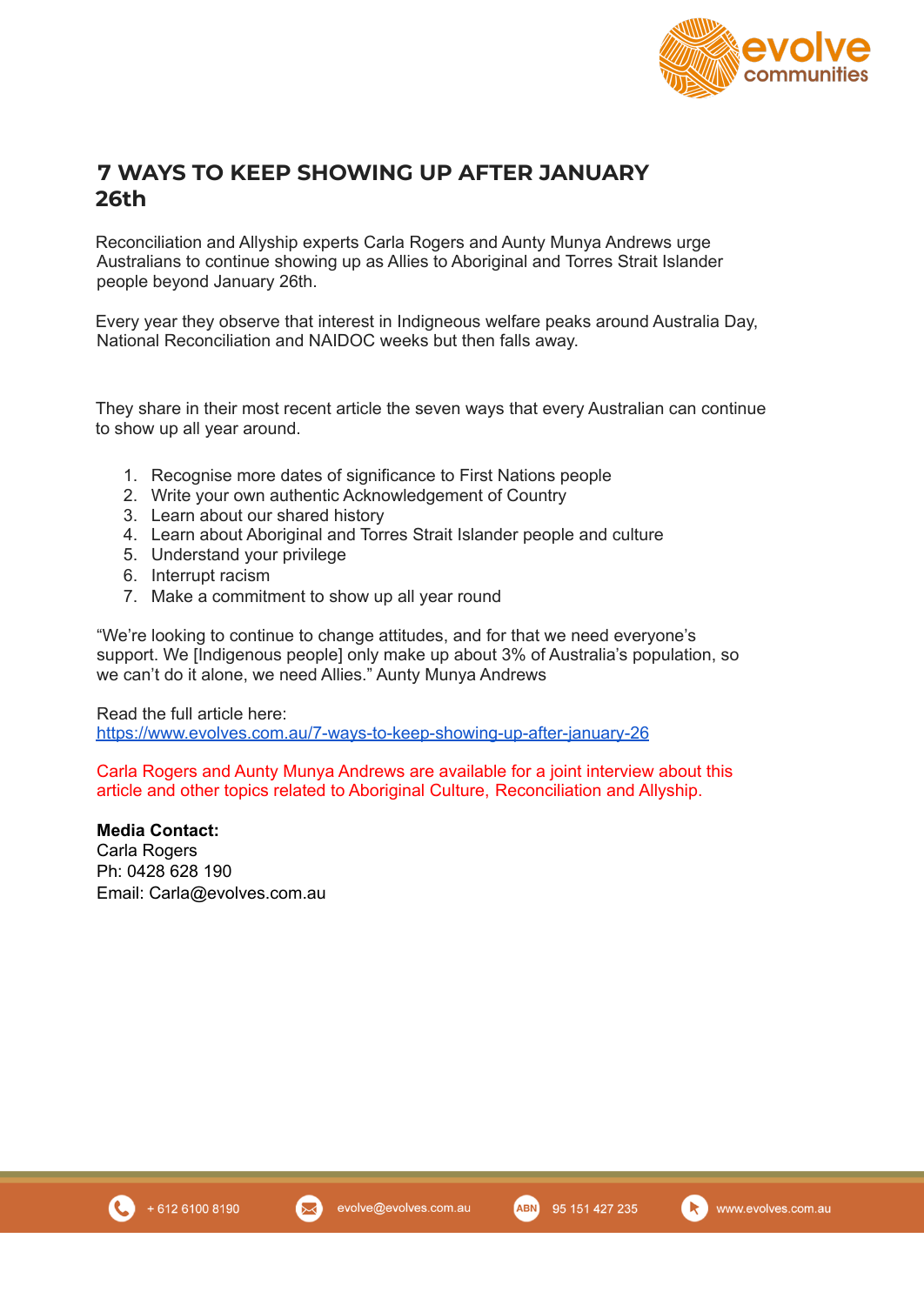

## **Evolve Proposal and Ball Park Estimates to Woolworths – November 16 2020**

| No             | <b>Evolve Proposal</b>                                                                                                                                   | Cost per<br>unit    | Quantity       | <b>Total</b> | <b>Woolworths Proposed</b><br><b>Agreement</b> |
|----------------|----------------------------------------------------------------------------------------------------------------------------------------------------------|---------------------|----------------|--------------|------------------------------------------------|
| $\mathbf{1}$   | 3-year site license to house the 7 Step Introduction Cultural<br>Awareness and Reconciliation Training program on your LMS, no limits<br>on numbers.     | 3                   | 270000         | \$810,000.00 | \$250,000.00                                   |
|                | Free Inclusions (based on acceptance of (1))                                                                                                             |                     |                |              |                                                |
| $\overline{2}$ | Up to 3 extra modules 1 ) an intro to Woolworths context and 2) A case<br>study or two to help your teams apply what they've absorbed into their<br>work | 10000               | $\overline{3}$ | \$30,000.00  | Not optioned                                   |
| 3              | Monthly webinar for up to 500 people for Q and A and to practice and<br>implement the 7 Steps                                                            | 3000                | 12             | \$36,000.00  | Annual retainer 50K                            |
| $\overline{a}$ | Access to Evolve's monthly content (videos, blogs, Dear Abby)                                                                                            | $\Omega$            |                |              | <b>Annual retainer 50K</b>                     |
| 5              | Monthly AoC practice session/webinar                                                                                                                     | 2000                | 12             | \$24,000.00  | Not optioned                                   |
| 6              | AoC - additional training video                                                                                                                          | 5000                | $\mathbf{1}$   | \$5,000.00   | Not optioned                                   |
| 7              | Co-Development of a Woolworths Reconciliation Champion/Ally badge<br>to acknowledge participation                                                        |                     |                |              | Not optioned                                   |
| 8              | Evolve's and Woolworths co-branded Acknowledgement of Country<br>Card for 10,000 staff members (**additional at cost price)                              | 10000               | $\overline{2}$ | \$20,000.00  | Not optioned                                   |
|                |                                                                                                                                                          |                     |                | \$925,000.00 |                                                |
| 9              | Option of housing some material on Woolworths resource site/intranet                                                                                     | To be<br>negotiated |                |              | Not optioned                                   |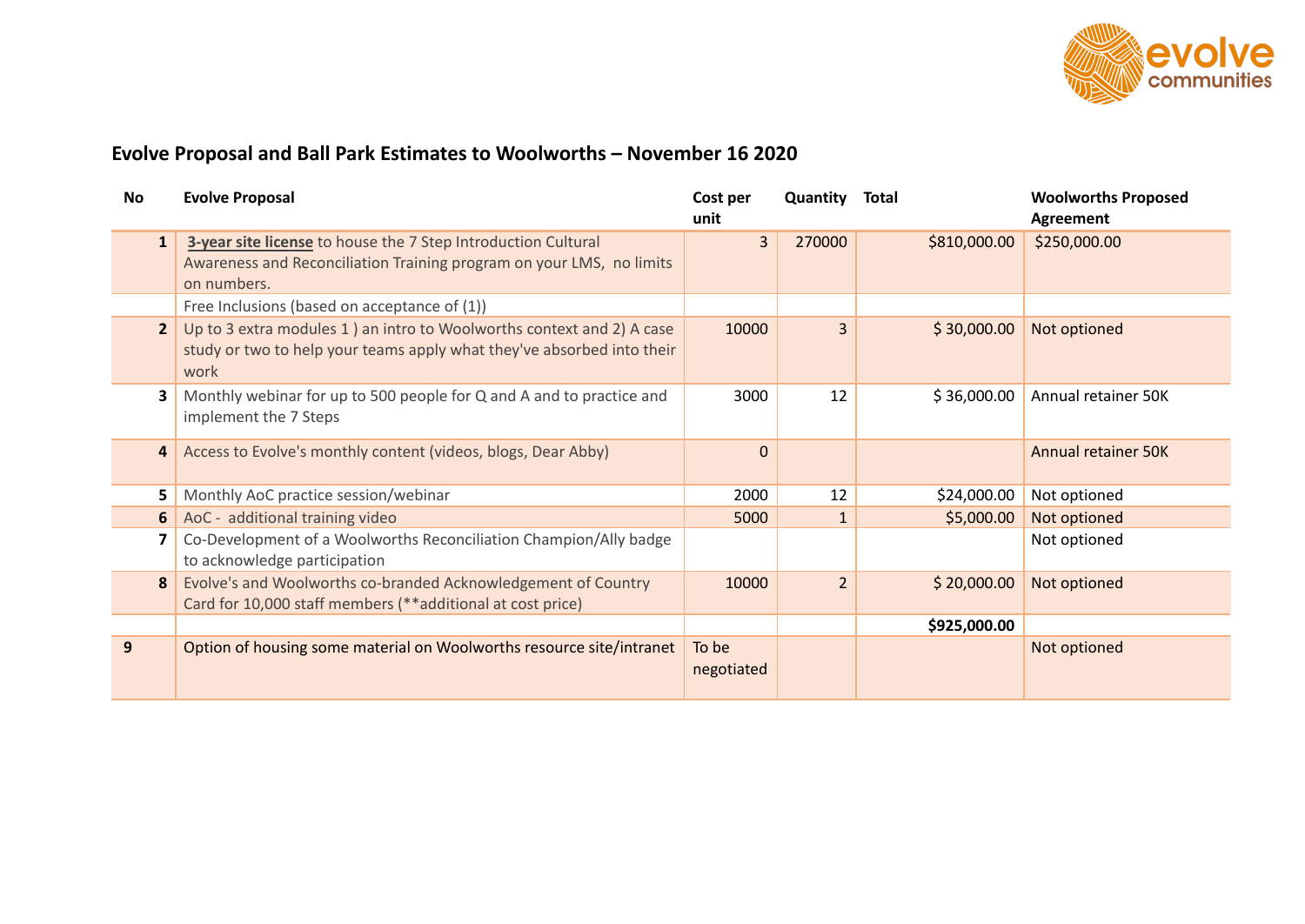

## **Table 1 - Woolworths Proposal Agreement – 19 Feb 2021**

| <b>No</b>      | <b>Description</b>                                                                                                                                                                                                           | Unit<br><b>Price</b> | Qty      | <b>Total</b> | <b>Notes</b>                                                                                                                                                                                                                                                                                                                                                                                                                                                                                                                                                                                                                                                                                                                                                                                                                                                                                        |
|----------------|------------------------------------------------------------------------------------------------------------------------------------------------------------------------------------------------------------------------------|----------------------|----------|--------------|-----------------------------------------------------------------------------------------------------------------------------------------------------------------------------------------------------------------------------------------------------------------------------------------------------------------------------------------------------------------------------------------------------------------------------------------------------------------------------------------------------------------------------------------------------------------------------------------------------------------------------------------------------------------------------------------------------------------------------------------------------------------------------------------------------------------------------------------------------------------------------------------------------|
| D1             | The provision of the "7 steps to practical<br>Reconciliation" training content to Woolworths<br>Group for upload in the Woolworths Group<br>Learning Management System - unlimited<br>numbers and no limitation on duration. | 0.92                 | 270000   | \$250,000.00 | The training material will outline the 7 steps to practical<br>reconciliation as developed by Evolve Communities Pty Ltd. The<br>material will be of sufficient quality in nature to educate<br>Woolworths Group team members on how they can contribute<br>to reconciliation with the First Nations people of Australia. The<br>files will be of a Sharable Content Object Reference Model<br>(SCORM) format as outlined in the "The 7 steps_Pre and Post<br>Purchase Guide.PDF as provided in Appendix 1.<br>The material must be stand alone without any linkages to<br>additional content outside of the Woolworths Group Learning<br>Management System.<br>** Note this is for the program as is - development of new or<br>additional modules is additional. Development costs for changes<br>to the output files (ADOBE Scorm Package) more than \$1000 -<br>will be invoiced to Woolworths. |
| D <sub>2</sub> | Monthly Education Support for Annual<br>Retainer - The supply will include access to<br>monthly webinars                                                                                                                     | 3000                 | 12       | \$36,000.00  |                                                                                                                                                                                                                                                                                                                                                                                                                                                                                                                                                                                                                                                                                                                                                                                                                                                                                                     |
| D <sub>2</sub> | Monthly Education Support for Annual<br>Retainer - The supply will include access to<br>guest speakers                                                                                                                       | 2000                 | $1\vert$ | \$2,000.00   | Rate for online guest speaker per 30 minutes                                                                                                                                                                                                                                                                                                                                                                                                                                                                                                                                                                                                                                                                                                                                                                                                                                                        |